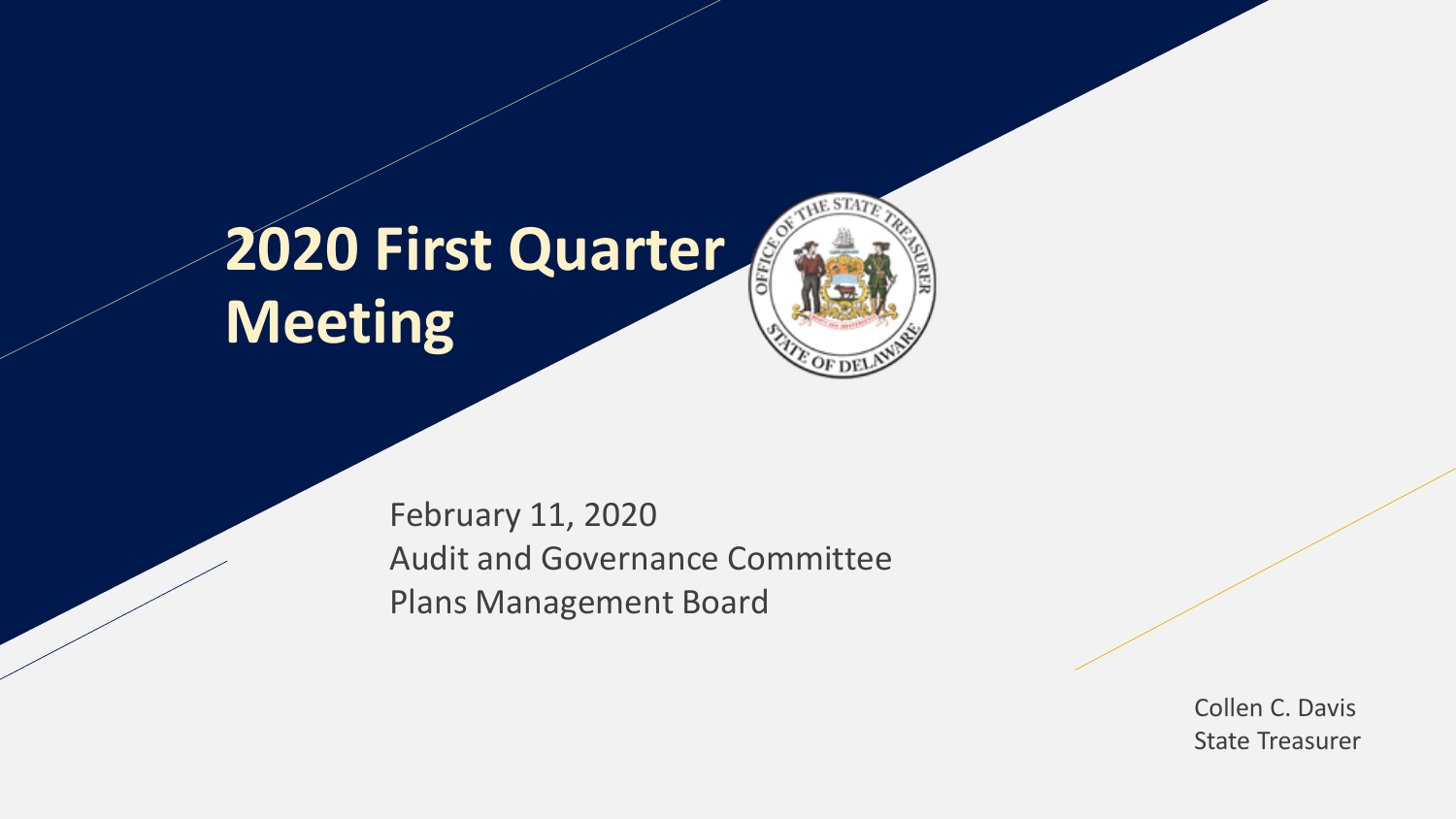#### **AGENDA**

- Introductions
- Approval of Meeting Minutes from November 12, 2019
- Presentations
- Discussions and Action Items

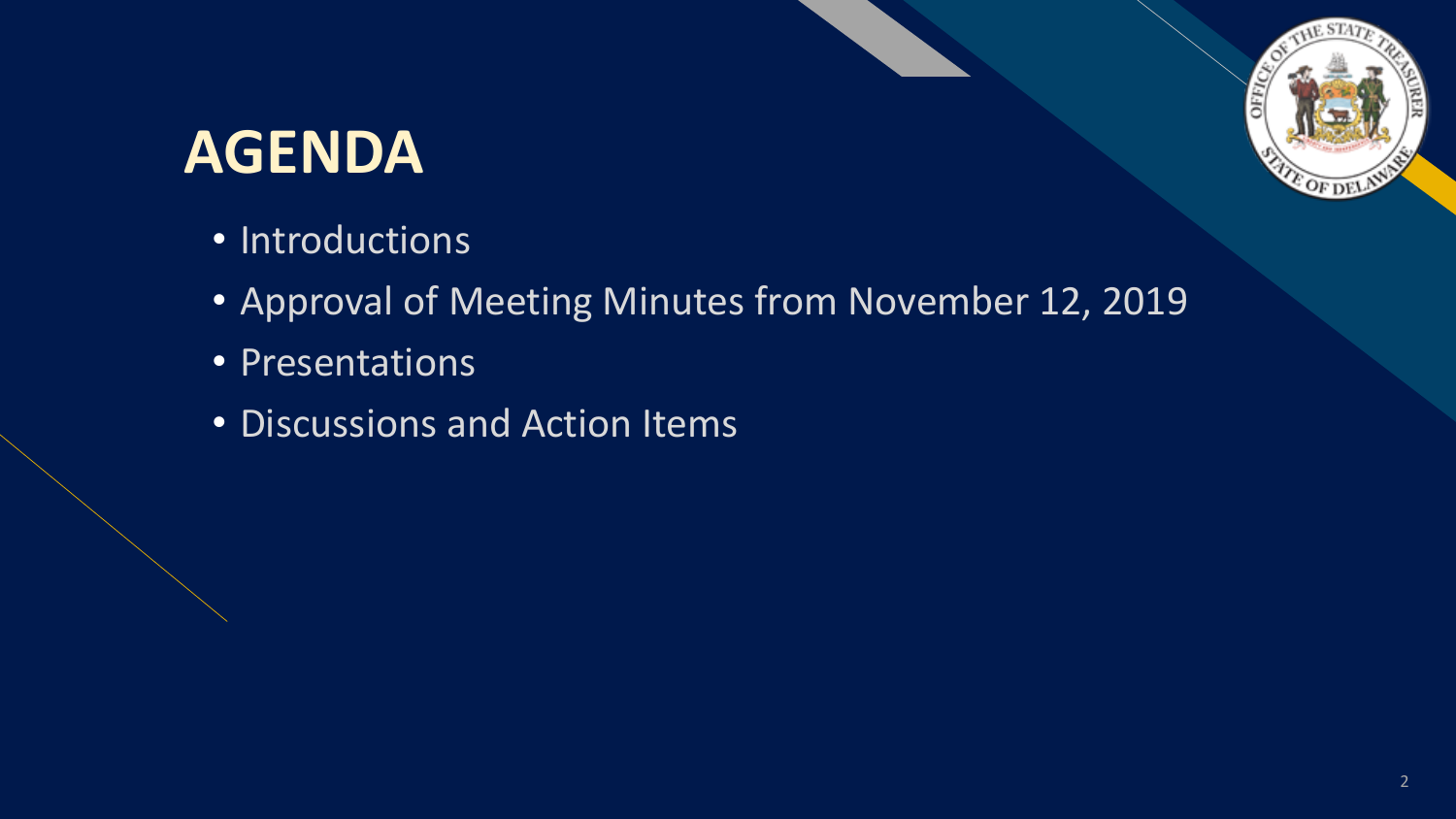

#### **Committee Overview 2019 Accomplishments/ 2020 Goals**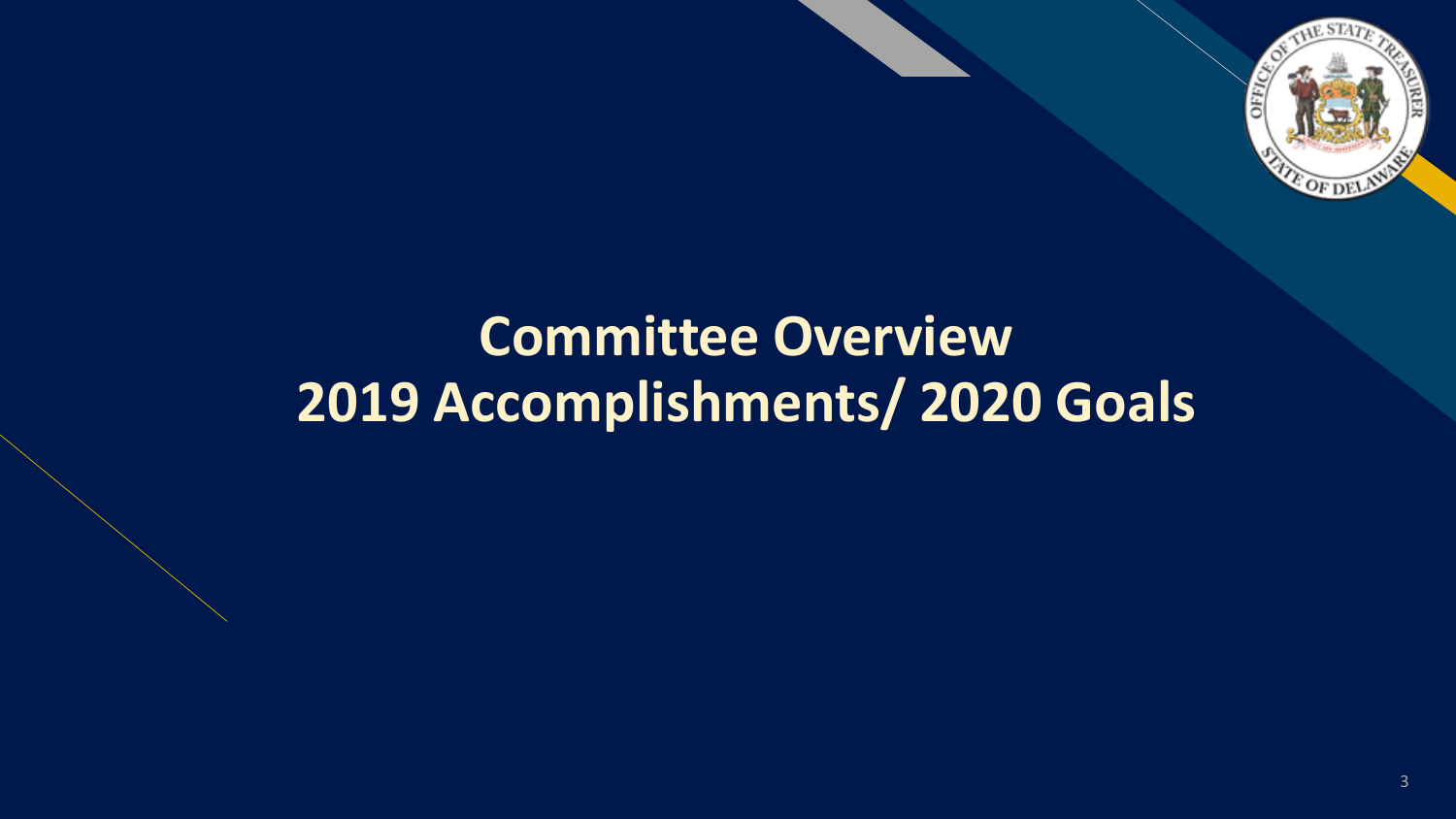

# **COMMITTEE MEMBERSHIP**

- At least 5 members
- No more than 9 members
- At least one member of the Board
- Chair is appointed by the Board and serves at the pleasure of the Board
- Committee may elect a Vice Chair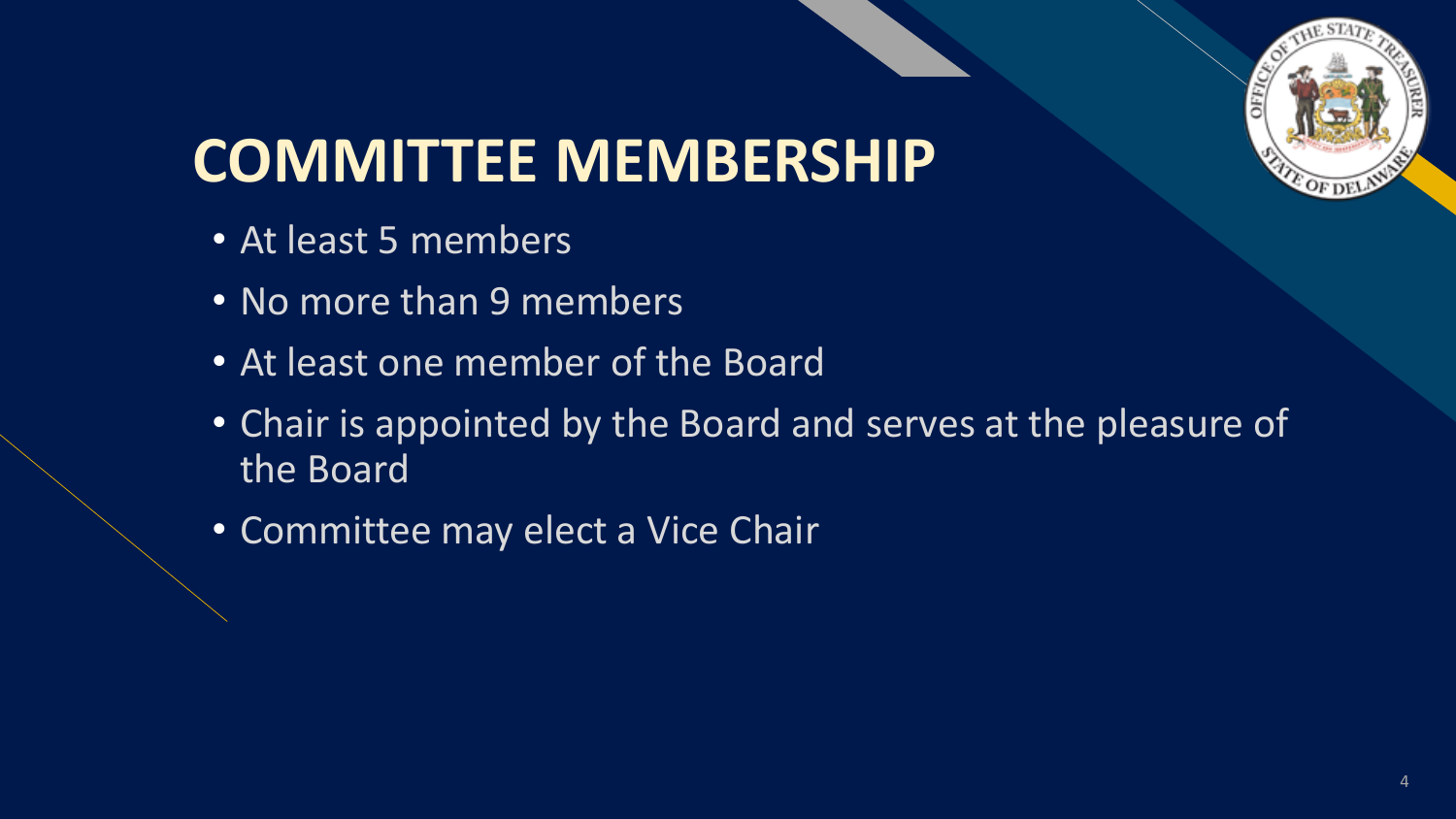

## **COMMITTEE MEMBERS**

| <b>Member</b>                       | <b>Role</b>                                       |
|-------------------------------------|---------------------------------------------------|
| <b>Open Seat</b>                    | <b>Committee Chair</b>                            |
| Colleen Davis (Designee Liza Davis) | State Treasurer, Plans Management Board<br>Member |
| <b>Jerry Gallagher</b>              | 403(b) Eligible, Plans Management Board<br>Member |
| John Macedo                         | <b>Committee Member</b>                           |
| <b>Tim Snyder</b>                   | <b>Committee Member</b>                           |
| Pete Kennedy                        | <b>Committee Member</b>                           |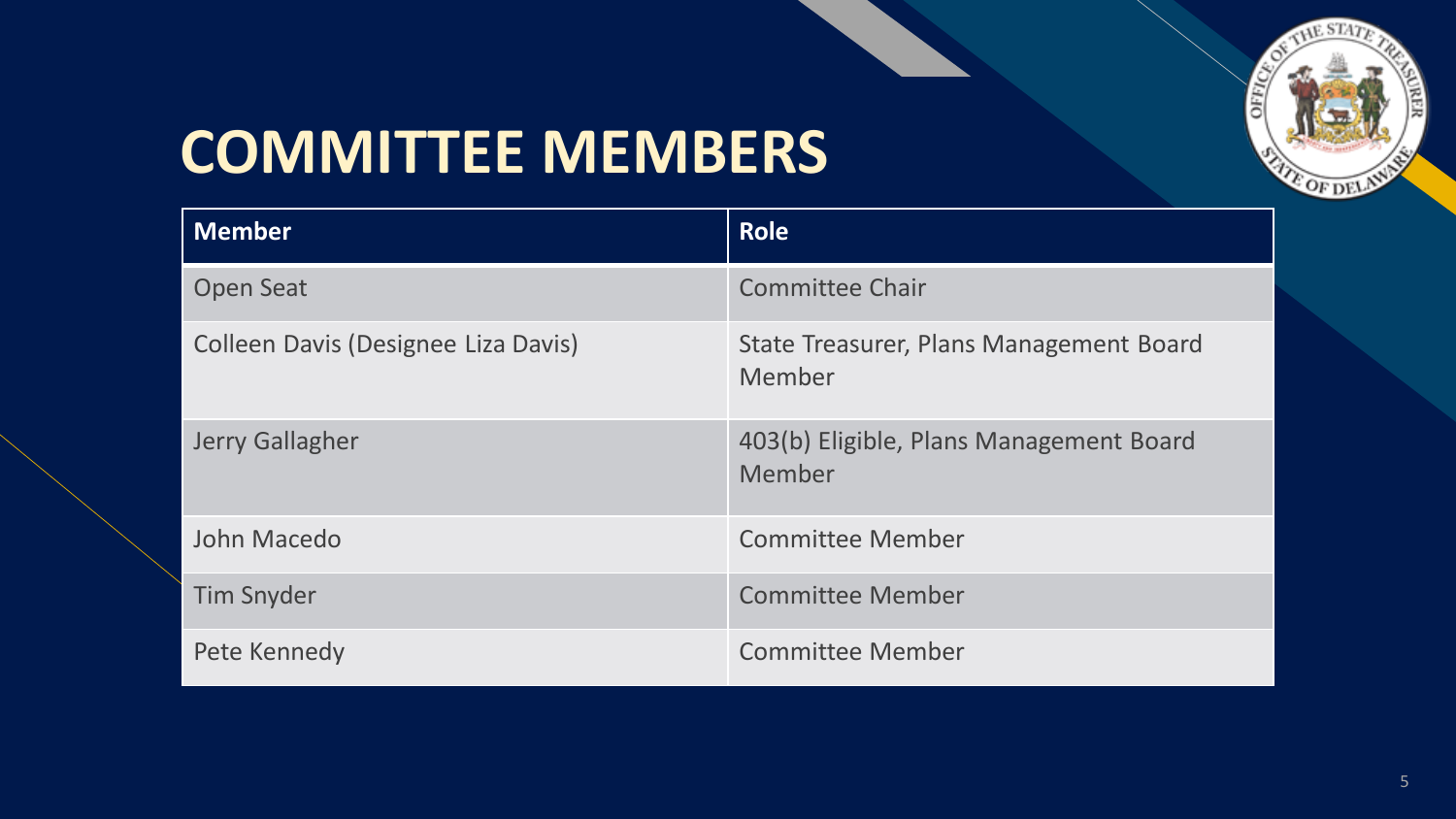

# **COMMITTEE AUTHORITY**

- Plan Audits
- Plan Amendments
- Plan-related cyber security
- Other audit or governance matters as requested by the Plans Management Board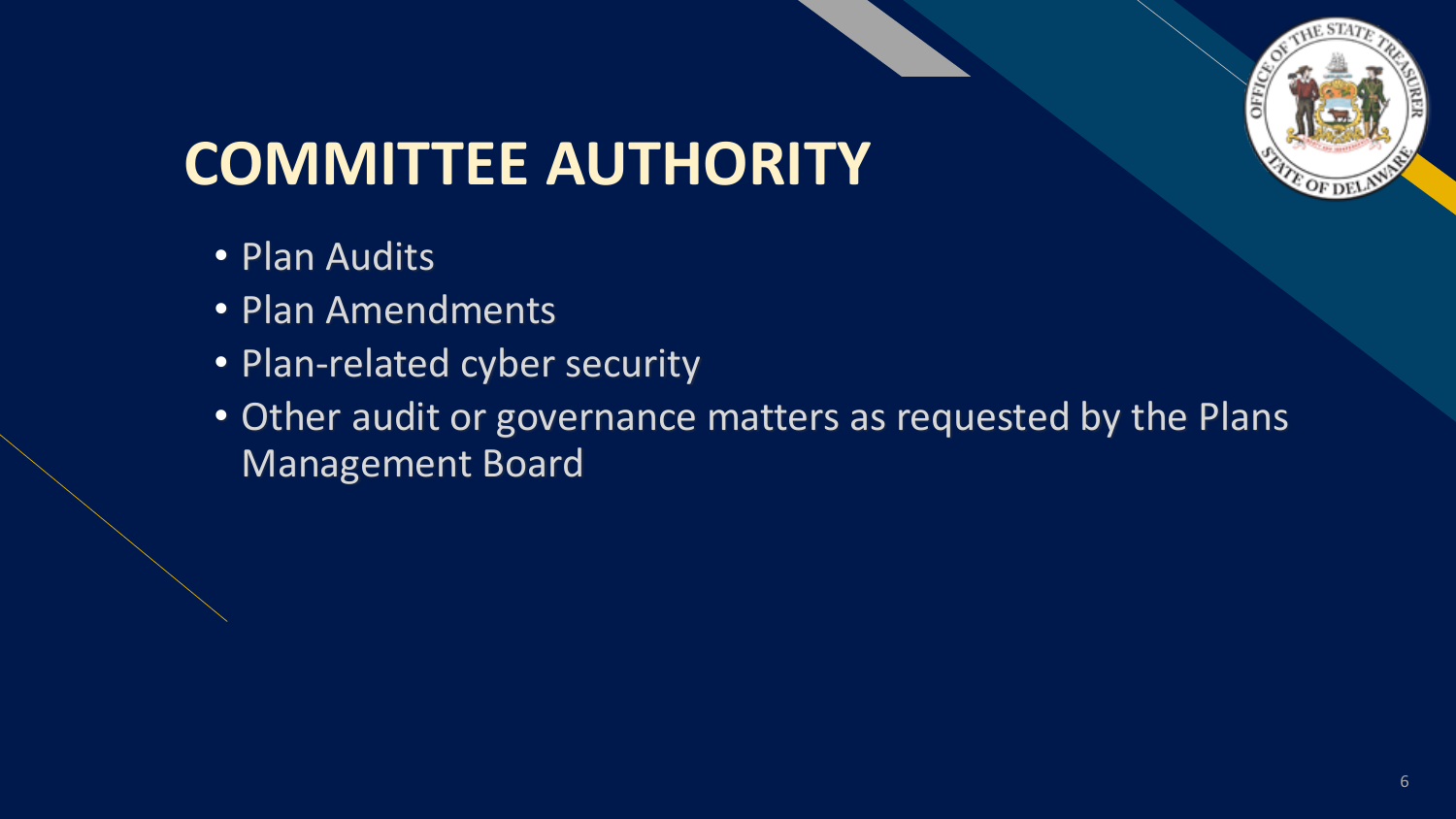

# **2019 Committee Accomplishments**

- 403(b) Plan Amendment-Remove Six-month Suspension Contribution Provision
- 457 and 401(a) Plan Amendment- Automatic Cash Out for Terminated Accounts Below \$1,000
- Annual Review of Plan Financial Statements and Audit **Materials**
- 457 State Administration Fee Status
- Voya Contract Extension
- Ethics Training
- Governance Manual Policy Development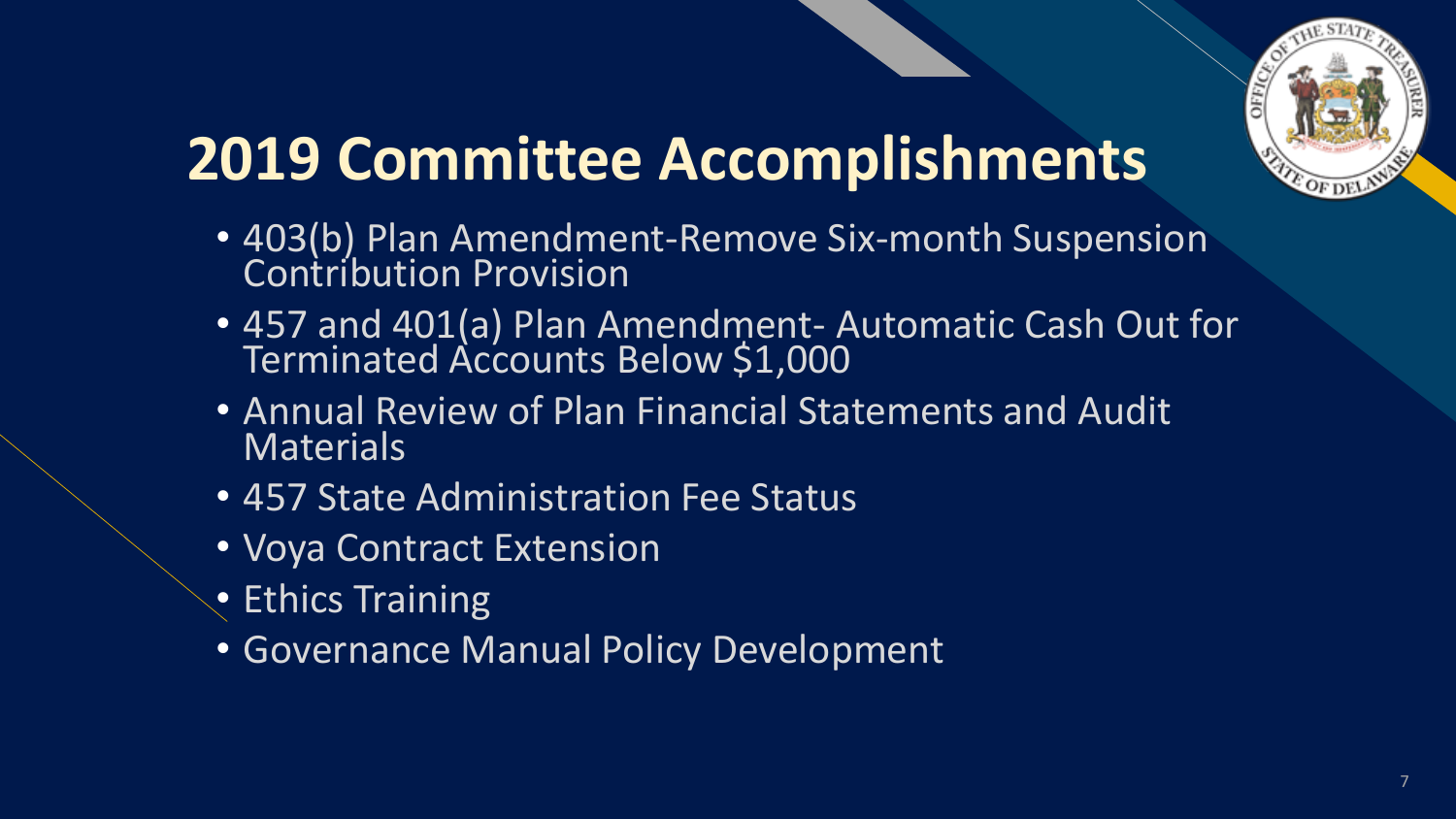

## **Governance Manual**

| Completed                               | <b>To Be Developed</b>        |
|-----------------------------------------|-------------------------------|
| <b>Allocation and Payment of Plan</b>   | <b>Vendor Management</b>      |
| <b>Expenses</b>                         | Cybersecurity                 |
| <b>Proxy Voting Policy</b>              | <b>Communications</b>         |
| <b>Fiduciary Decision Documentation</b> | <b>Education and Training</b> |
| Policy                                  |                               |
| <b>Indemnification Policy</b>           |                               |
| <b>Reimbursement Policy</b>             |                               |
| <b>Audit Policy</b>                     |                               |
| <b>Budget Policy</b>                    |                               |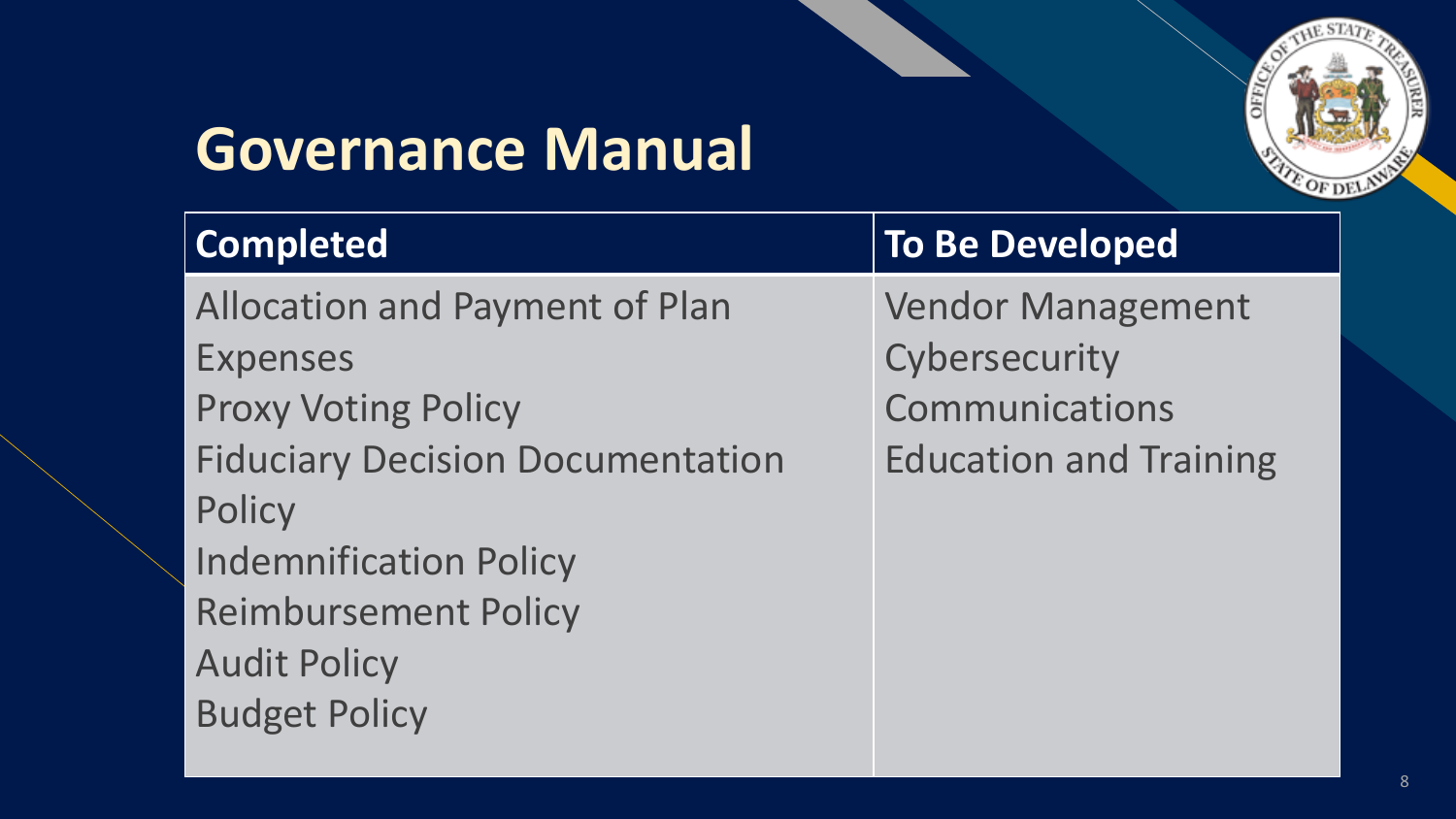

# **2020 Committee Goals**

- Development of Governance Manual
- Extension of Voya Contract
- 2019 Plan Audits
- Freedom of Information Act Training
- Fiduciary Training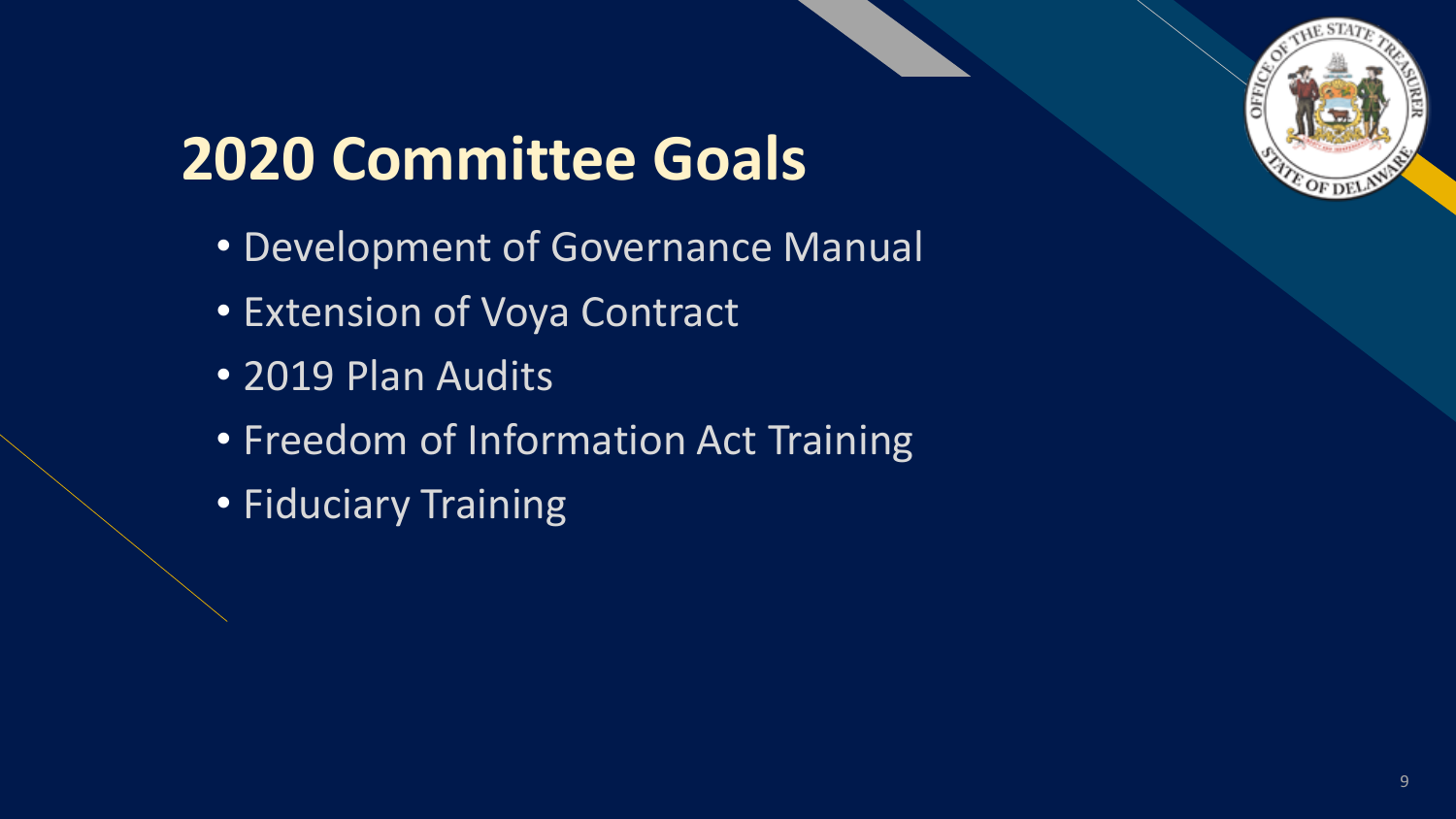

#### **Update on Audit Findings and Recommendations**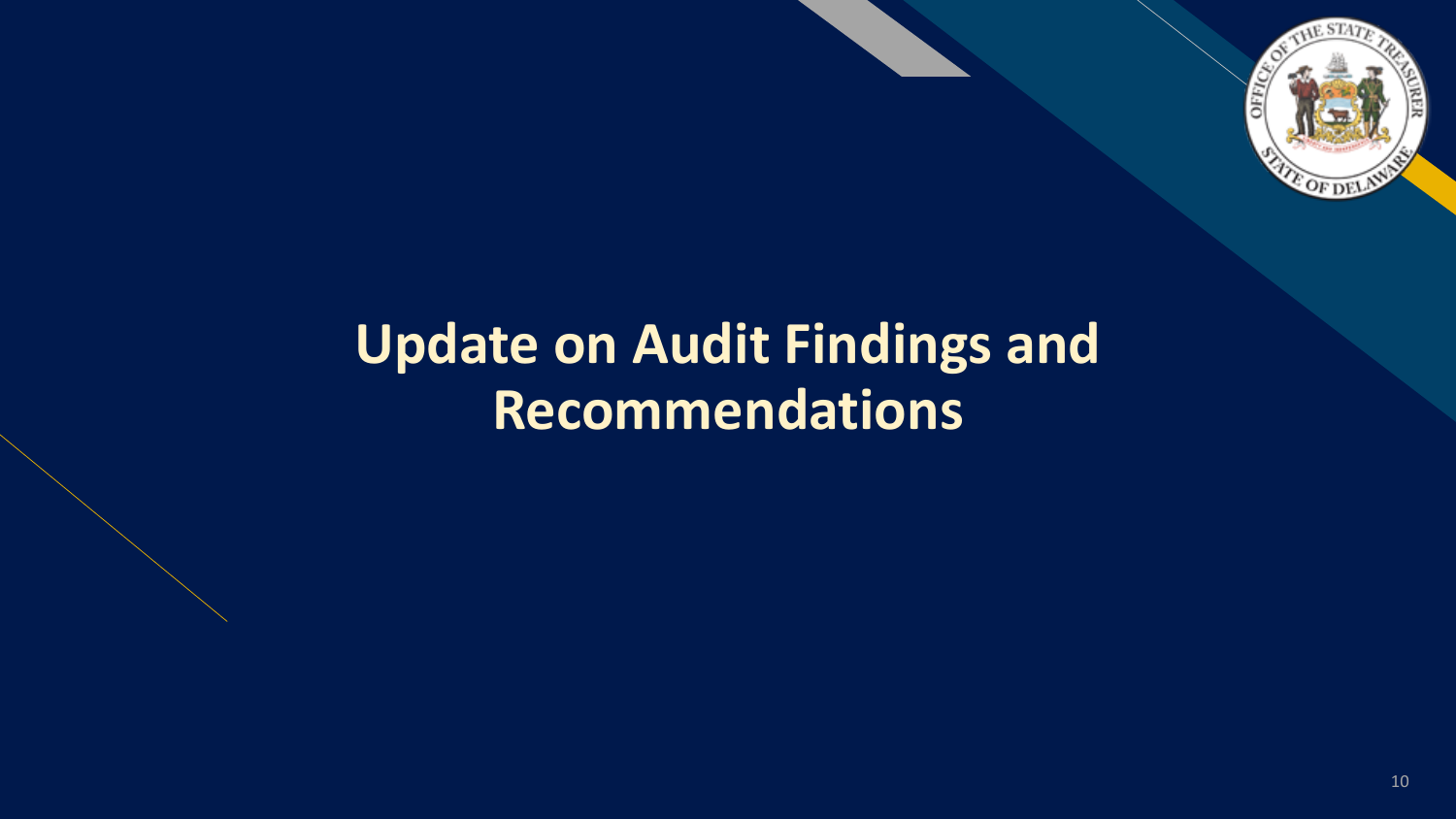

# **Audit Finding Updates 457b/401a**

| <b>Audit Finding/Recommendation</b>                                            | Plan | Year | <b>Status Notes</b>                                                                               |
|--------------------------------------------------------------------------------|------|------|---------------------------------------------------------------------------------------------------|
| 457(b) Contribution Misclassified as 403(b) Contribution                       | 457b | 2018 | Status: BLS stated the finding<br>has no impact on plan. Manual<br>error which has been resolved. |
| Roth Contributions Not Reported Not Reported on W-3s<br>and W-2s (DTC payroll) | 457b | 2018 | <b>Status: Completed</b>                                                                          |
| Procedures for Missing Participants (Uncashed Checks)                          | 401a | 2018 | <b>Status: Ongoing</b>                                                                            |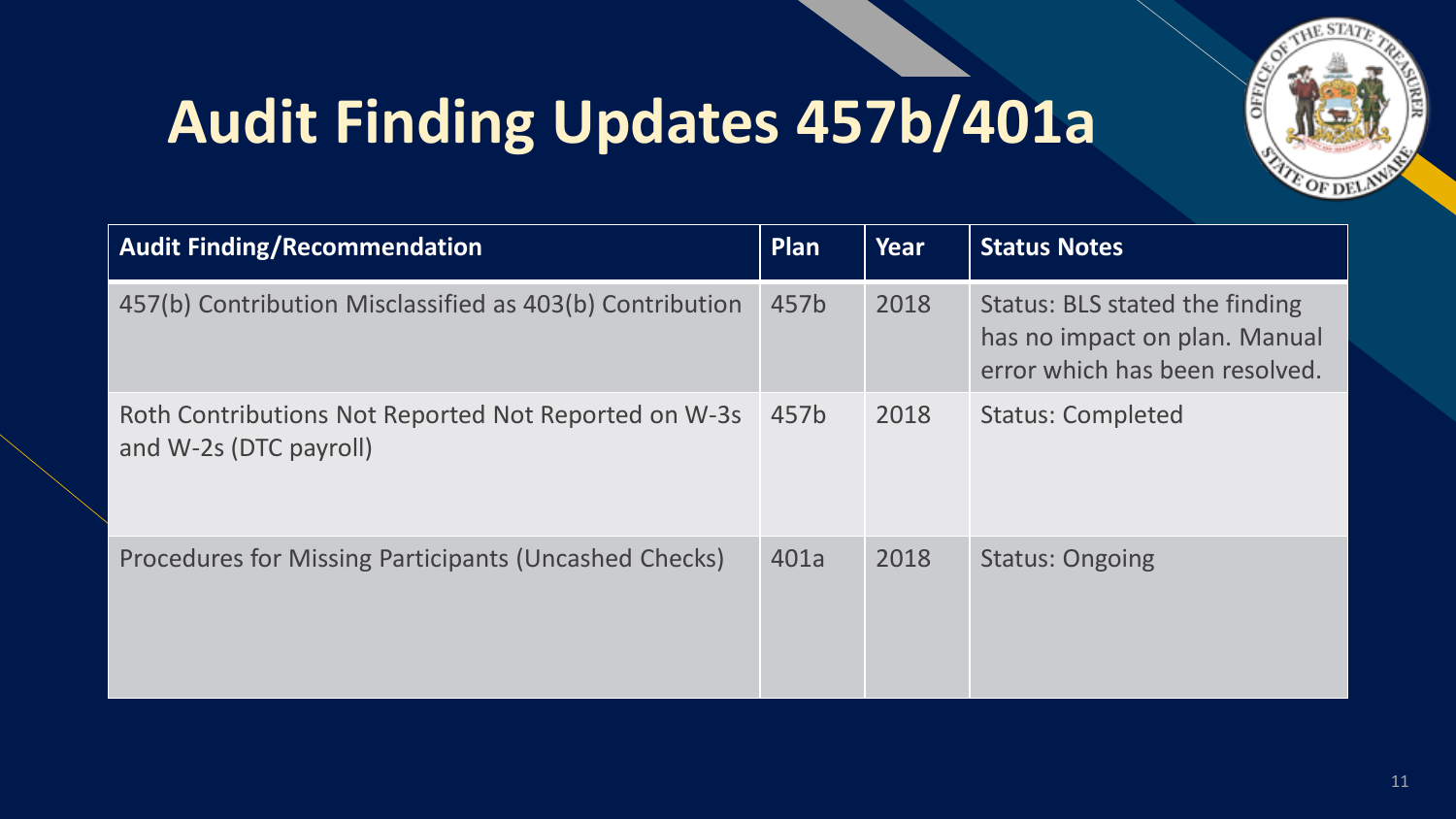

## **Audit Finding Updates 403b**

| <b>Audit Finding/Recommendation</b>                                                                | Plan | Year                 | <b>Status Notes</b>                                                             |
|----------------------------------------------------------------------------------------------------|------|----------------------|---------------------------------------------------------------------------------|
| Inappropriately Excluded Participant Accounts on<br><b>Financial Statements (Security Benefit)</b> | 403b | 2016<br>2017<br>2018 | <b>Status: BLS starting</b><br>fieldwork earlier.                               |
| Material Classification Adjustment made to<br>Financial Statements (Legacy Vendors, 2016)          | 403b | 2016                 | <b>Status: Ongoing</b>                                                          |
| Participant Loans Issued After January 1, 2009                                                     | 403b | 2015<br>2016         | Status= Consulted with Ice<br>Miller. Plan Amendment for<br>review.             |
| Statements Not Provided by Vendor (Metlife)                                                        | 403b | 2018                 | <b>Recommendation: OST to</b><br>work with MetLife to<br>ensure audit requests. |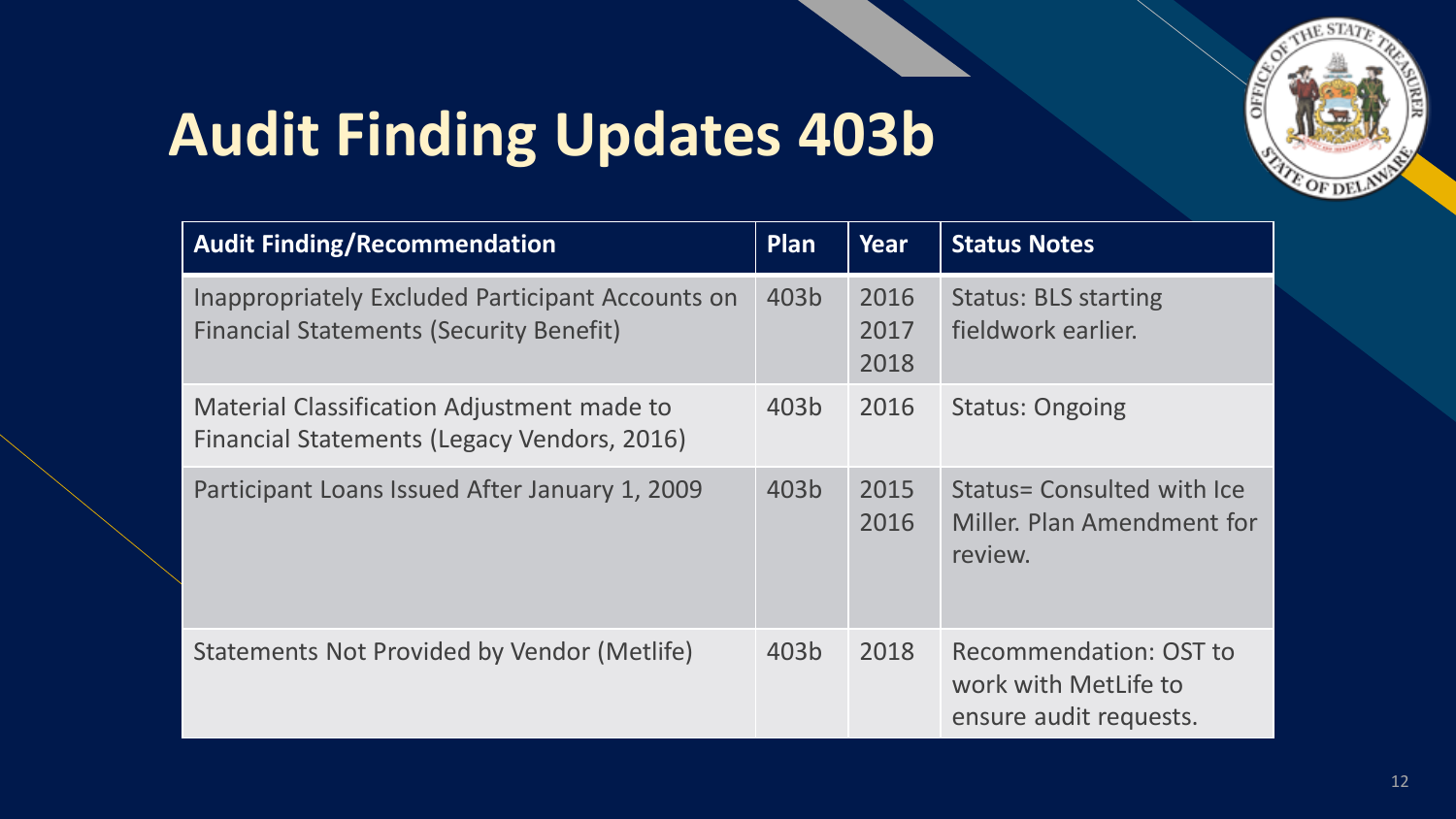

#### **Annual Review of Staff Expenses**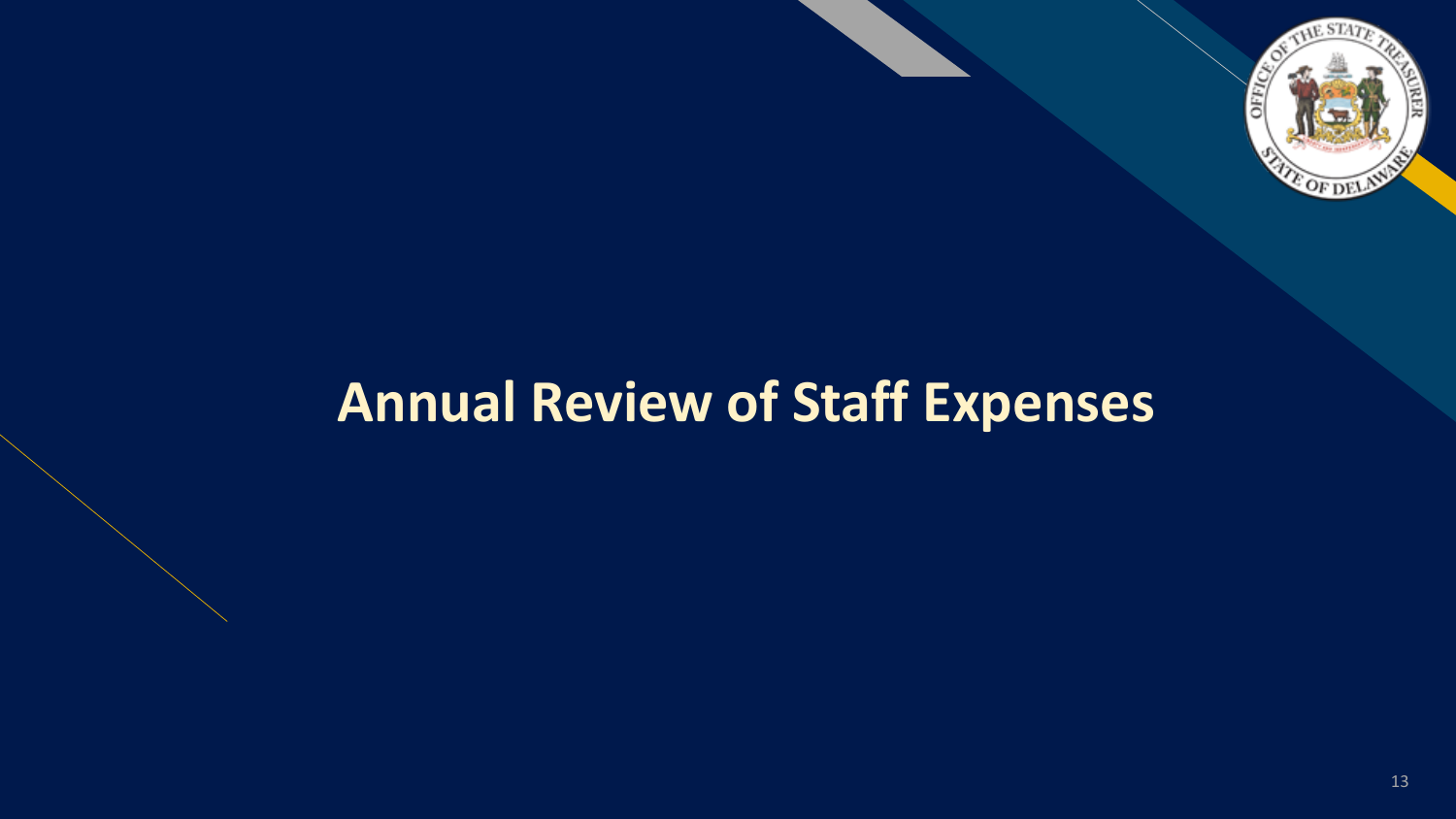

#### **POLICY- ALLOCATION AND PAYMENT OF PLAN EXPENSES**

Allocation of OST Staff Expenses. Expenses for salaries 4. and benefits for OST staff who support the Plans (other than the ABLE plan) full time may be allocated pro rata across such Plans based on asset values and consistent with the recommendations of outside counsel. OST shall on an annual basis, or whenever circumstances indicate that a reasonableness assessment would be appropriate (e.g., a change in job responsibilities), test the reasonableness of the asset-based allocation method and determine whether a different methodology (e.g., allocation based on employee time) should be utilized.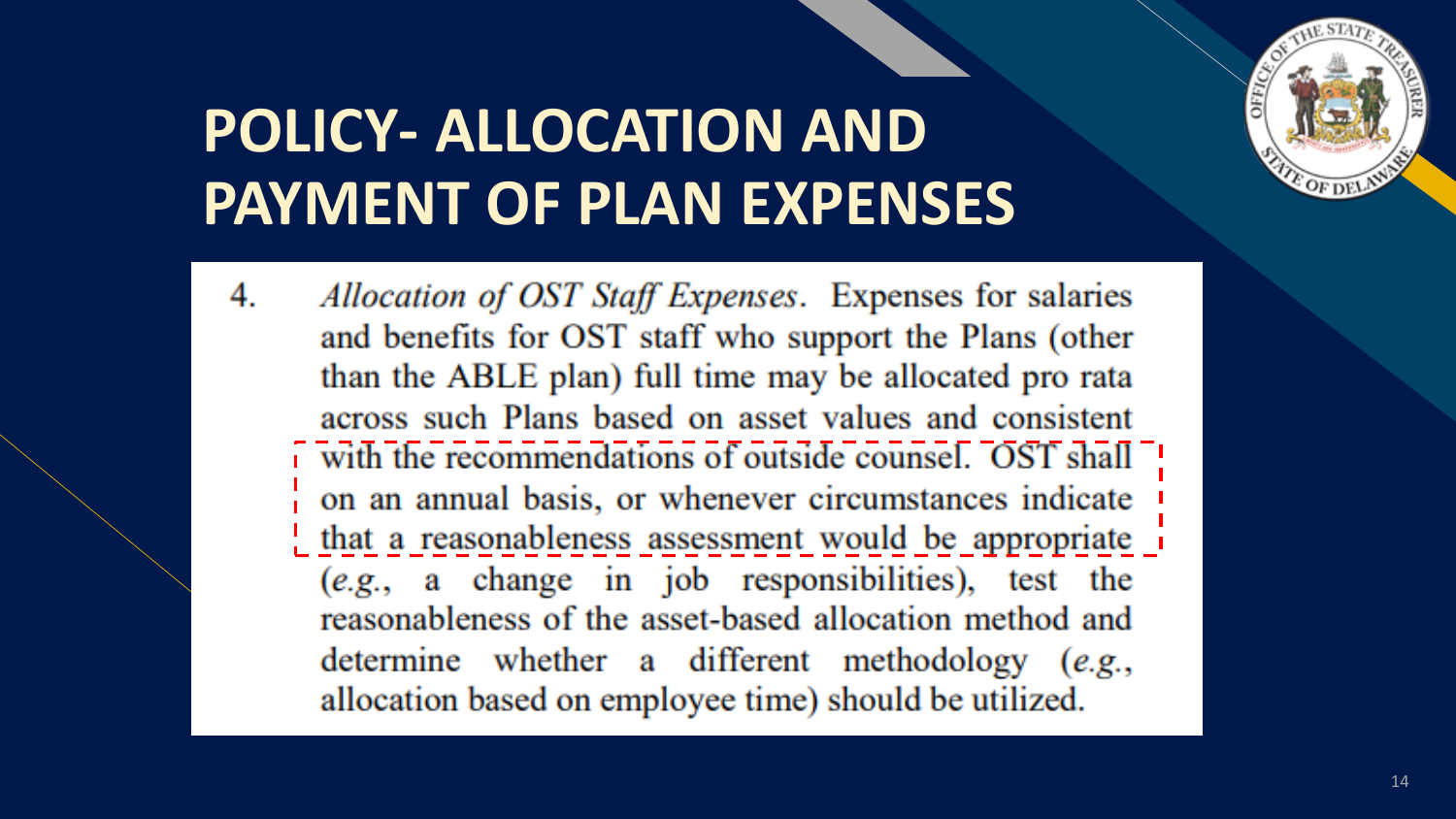

#### **STAFF EXPENSE ALLOCATIONS**

| Plan Information        | AUM 12/31/2018  | <b>Allocation % All Plans</b> | <b>Allocation % Each Unit</b> |
|-------------------------|-----------------|-------------------------------|-------------------------------|
| <b>DEFER 457(b)</b>     | 613,526,911     | 45.2%                         | 83.7%                         |
| DEFER $401(a)$          | 20,214,586      | 1.5%                          | 2.8%                          |
| <b>DEFER 403(b)</b>     | 99,607,197      | 7.3%                          | 13.6%                         |
| <b>I DEFER SUBTOTAL</b> | 733,348,694     | 54.0%                         | 100.0%                        |
| <b>DCIP 529</b>         | 624,399,747     | 46.0%                         | 100.0%                        |
| ABLE 529(a)             | \$106,864       | 0.0%                          | 100.0%                        |
| <b>TOTAL ALL PLANS</b>  | \$1,357,855,305 | 100.0%                        |                               |

| <b>Plan Information</b> | AUM 12/31/2019  | <b>Allocation % All Plans</b> | <b>Allocation % Each Unit</b> |
|-------------------------|-----------------|-------------------------------|-------------------------------|
| <b>DEFER 457(b)</b>     | 736,223,943     | 46.3%                         | 81.3%                         |
| DEFER $401(a)$          | 22,876,252      | 1.4%                          | 2.5%                          |
| <b>DEFER 403(b)</b>     | 146,344,546     | 9.2%                          | 16.2%                         |
| <b>DEFER SUBTOTAL</b>   | 905,444,741     | 56.9%                         | 100.0%                        |
| <b>DCIP 529</b>         | 684,353,676     | 43.0%                         | 100.0%                        |
| ABLE 529(a)             | 521,649         | 0.0%                          | 100.0%                        |
| <b>TOTAL ALL PLANS</b>  | \$1,590,320,066 | 100.0%                        |                               |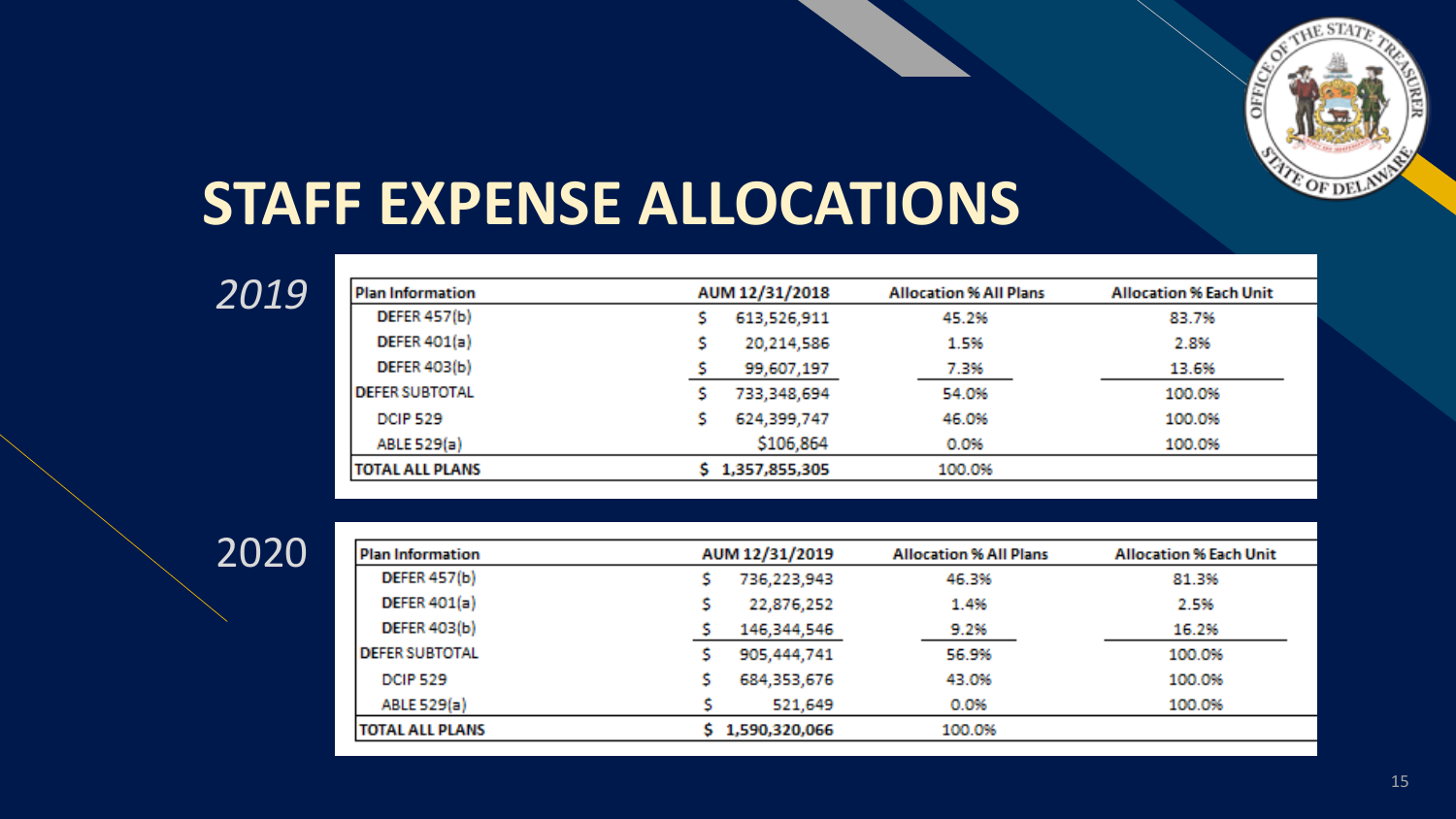

#### **STAFF EXPENSE ALLOCATIONS**

- Conducted an assessment over a two-week period in January
- Initial assessment indicated that more staff time was spent on the deferred compensation plans vs the college plan during the assessment period (more retirees)
- Consulted with ICE Miller with pro-rata method (based on assets) for 2020 budget
- Proposing to run quarterly, two week assessments in 2020 to validate reasonableness of allocations
- Specify time allocated to current and legacy 403b work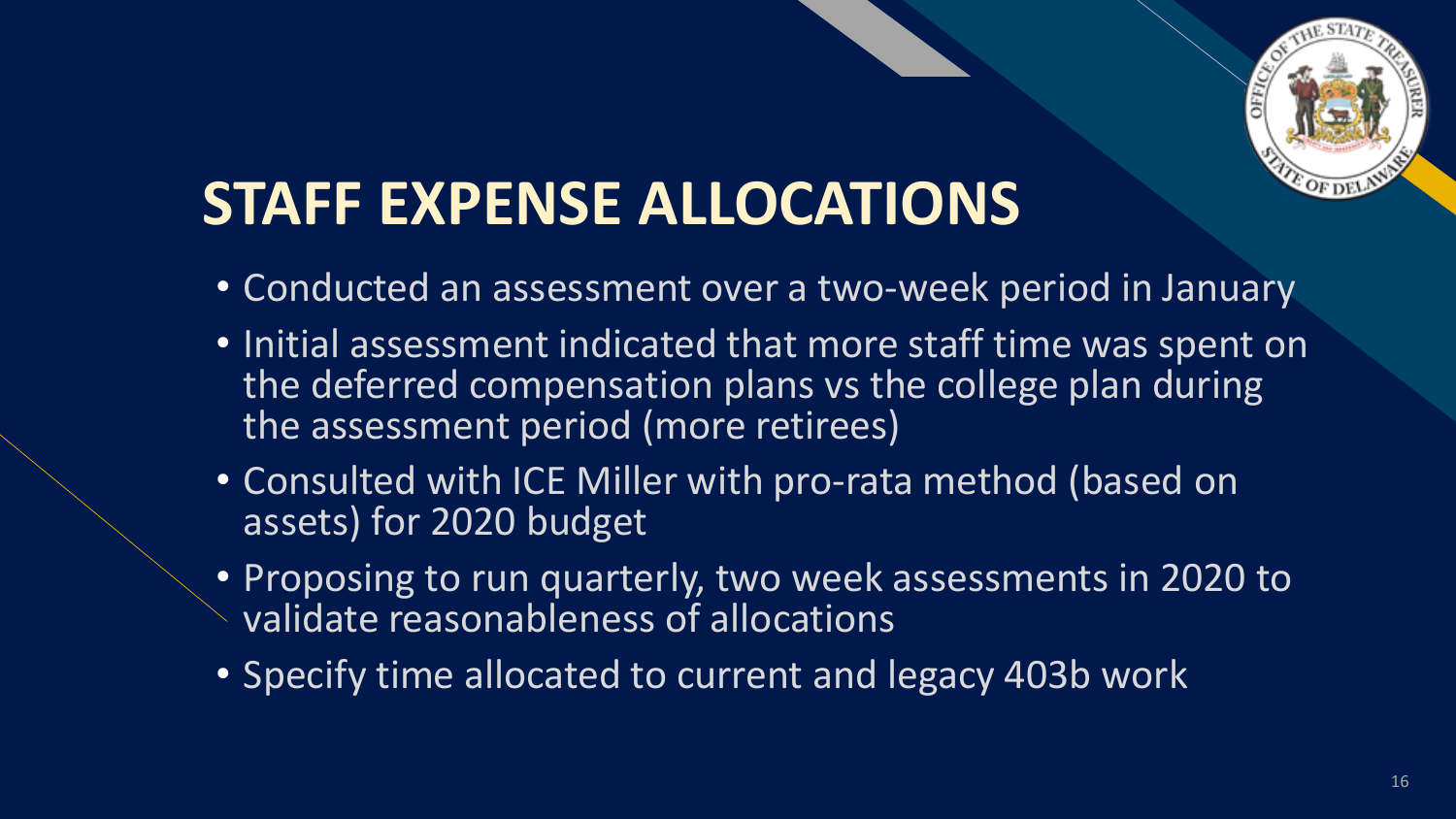

#### **SECURE ACT/LEGISLATIVE UPDATE**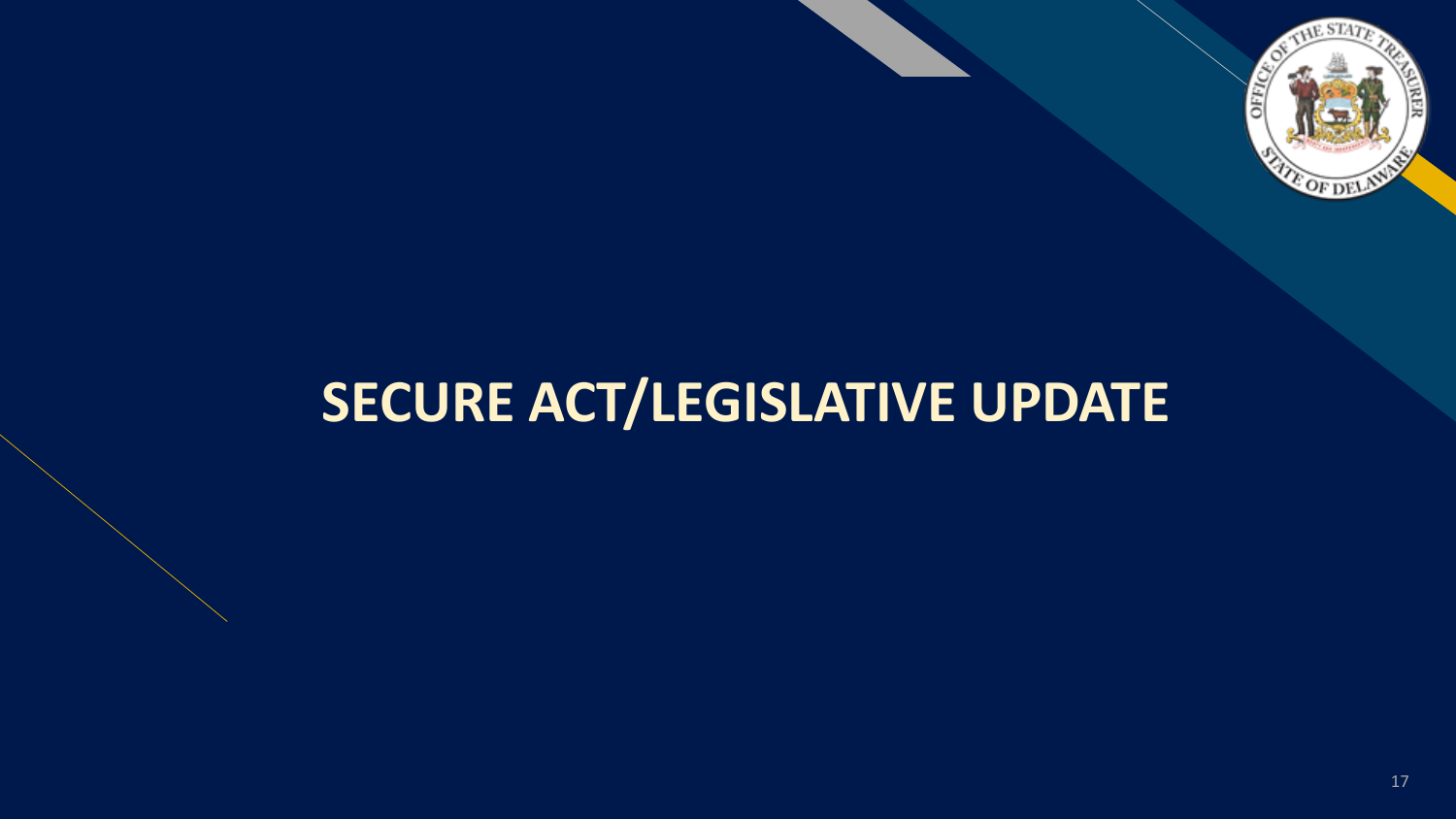

# **SECURE ACT & LEGISLATION UPDATE**

#### Deferred Compensation

- Increases the age for Required Minimum Distributions from 70.5 to 72
- Modifies the Age for In-Service Withdrawals from 457(b) from 70.5 to 59.5
- Permits Plan Withdrawals for Birth or Adoption
- "Stretch IRA" restricted to ten years, with certain exceptions
- Disaster-related 10% premature distribution tax penalty waived

#### 529 Related

- Allows the use of tax-advantaged 529 accounts for qualified student loan repayments up to \$10,000 lifetime
- Allows the use of 529 funds to cover \$10,000 in annual costs associated with registered apprenticeships

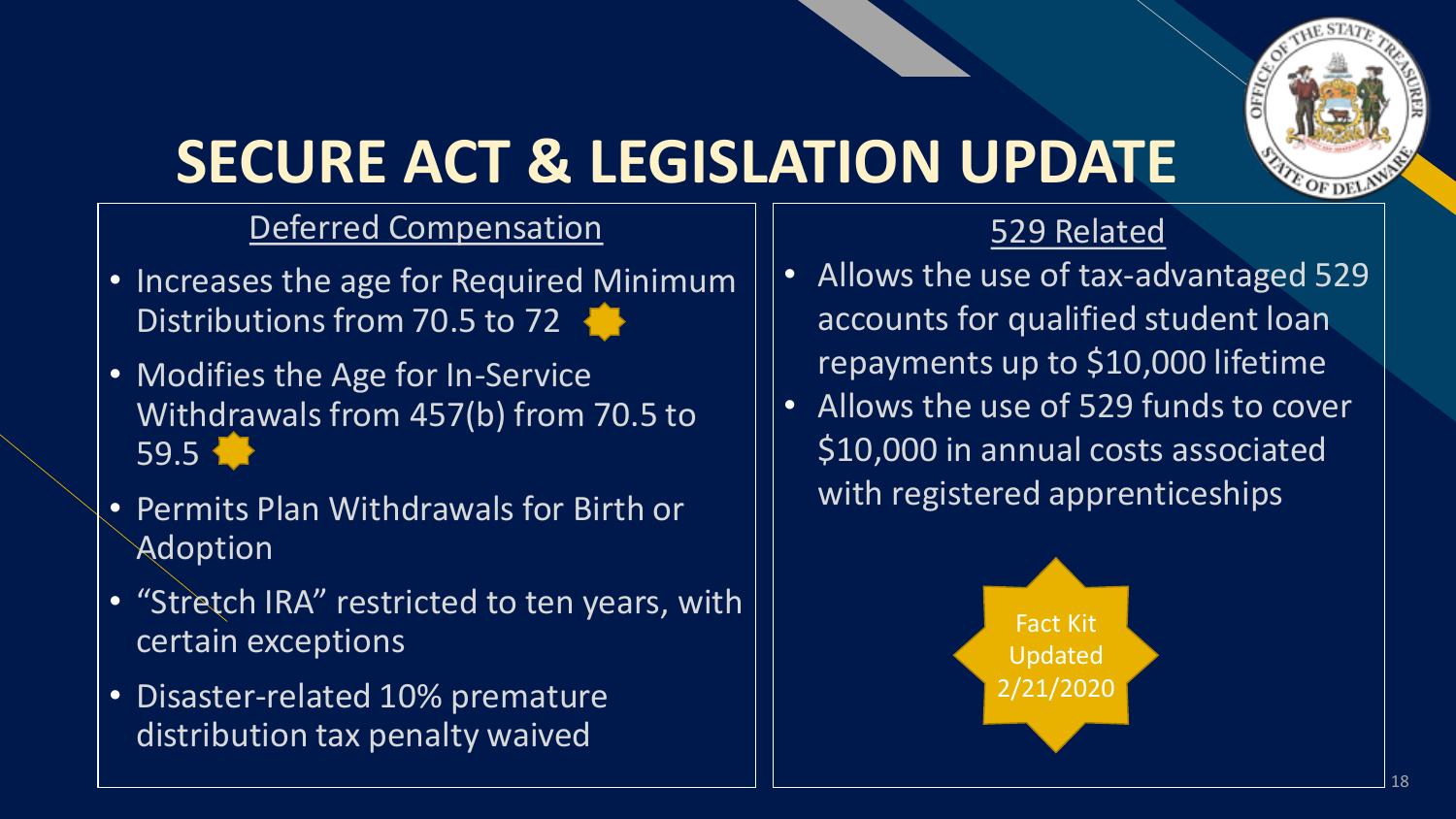

# **Discussions and Action Items**

- 2020 Goals
- 403(b) Plan Amendment (Loans)
- 457 Plan Amendment (SECURE Act)
- Voya Contract Extension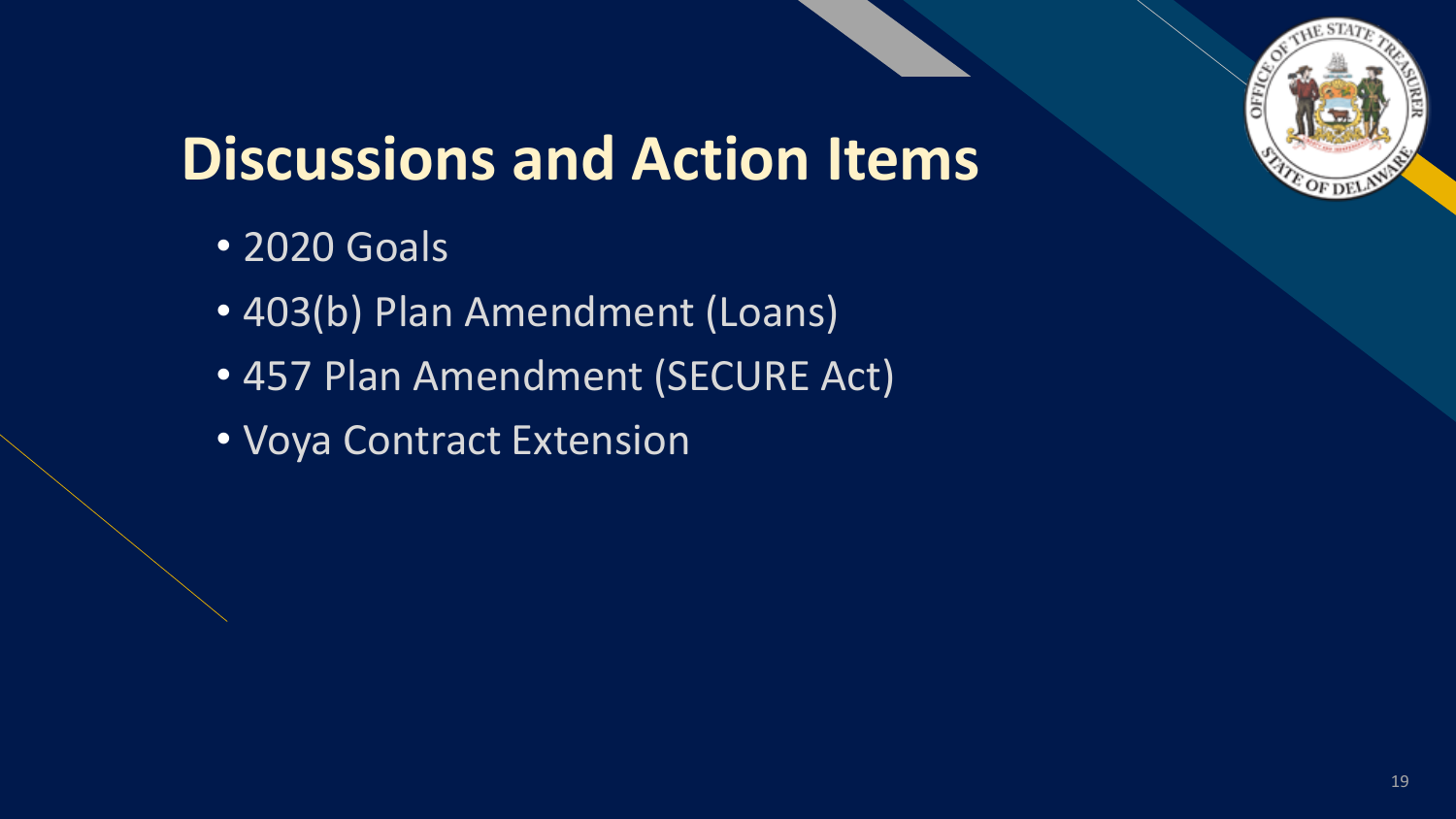

## **VOYA CONTRACT EXTENSION**

#### **Background:**

Deferred Compensation Council awarded the original three-year contract for record keeping services in May 2016. The agreement included the option of two, one-year extensions. Based on the complexity of the transition, Voya's performance, and the progress on enrollment growth, a recommendation was made in 2019 to exercise the first of two one-year extensions. In addition, the AGC recommended that the Board or the Investment Committee undertake a review of the managed account service provider and the selfdirected brokerage provider and ensure that they are appropriate providers. In 2019, Cammack provided a memorandum detailing a review of the providers to the Investment Committee.

**Action Item:** Motion to recommend the second one-year contract extensions with Voya Financial for the record keeping services for the 457, 401(a) and 403(b) plans and direct OST and the IC to review the managed account service and self-directed brokerage providers under guidelines of the investment policy statement.